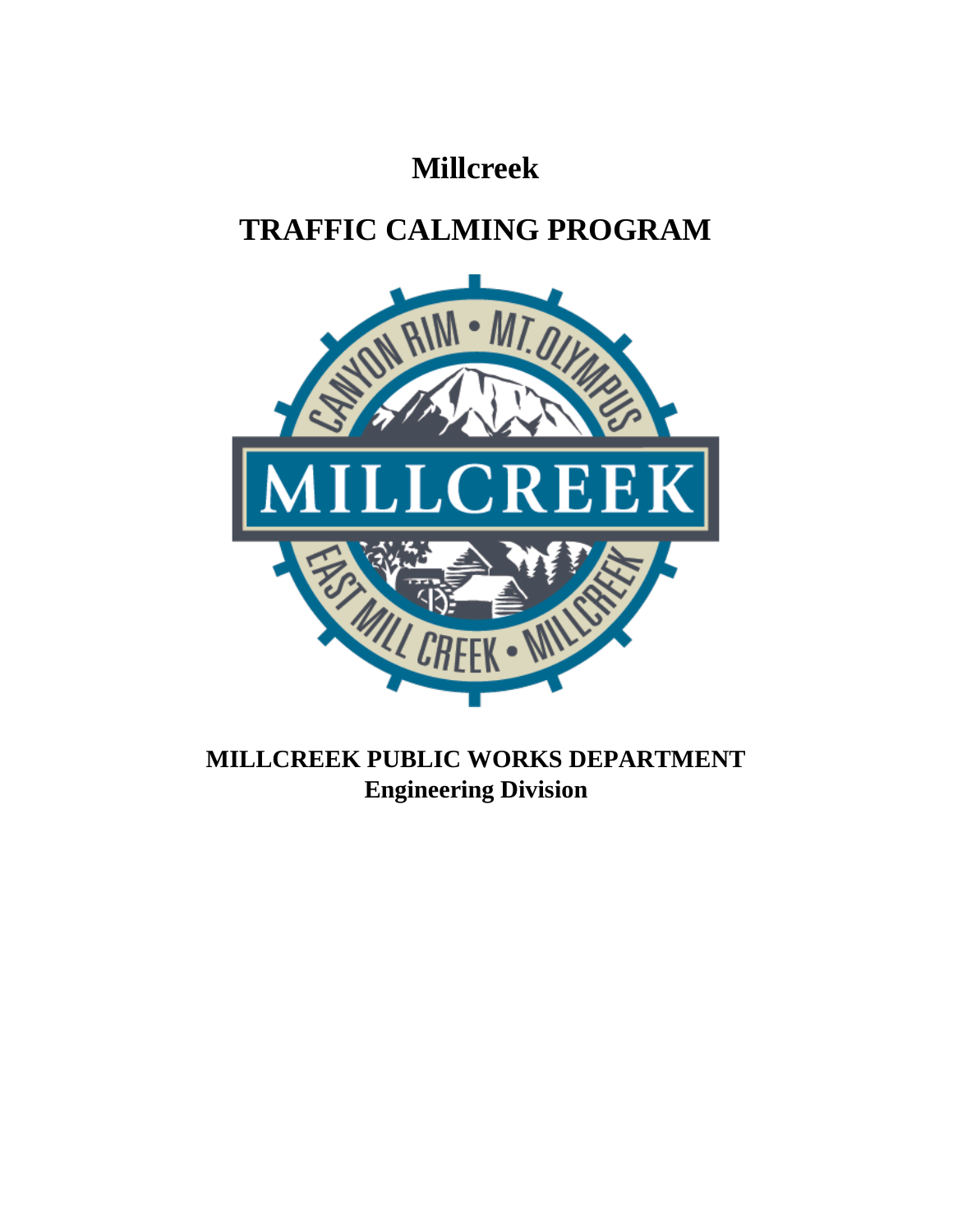## Table of Contents

| 2. |  |  |  |  |  |  |
|----|--|--|--|--|--|--|
|    |  |  |  |  |  |  |
|    |  |  |  |  |  |  |
|    |  |  |  |  |  |  |
|    |  |  |  |  |  |  |
|    |  |  |  |  |  |  |
|    |  |  |  |  |  |  |
|    |  |  |  |  |  |  |
|    |  |  |  |  |  |  |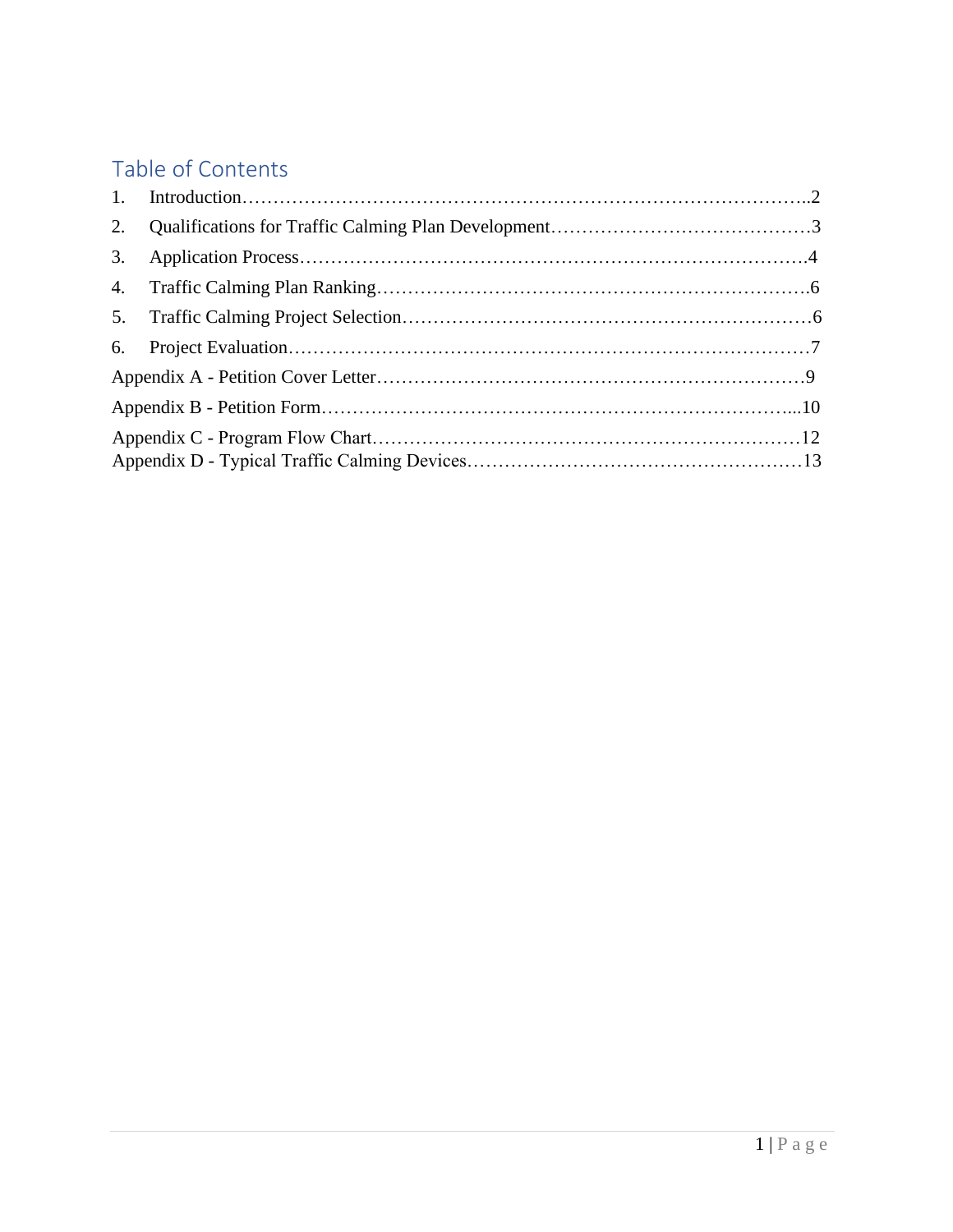#### <span id="page-2-0"></span>**1. Introduction**

- a. In response to numerous complaints about speeding problems in neighborhoods, and requests to implement Traffic Calming Devices or other Speed Reduction Programs, the Millcreek Public Works Department has studied several different physical devices, information/education methods and the programs of other jurisdictions to address the complaints. Some of the devices and methods are as follows:
	- i. Physical Devices
		- (1) Speed Humps
		- (2) Traffic Circles
		- (3) Street Narrowing
		- (4) Street Medians
		- (5) Traffic Bulb-Outs (small/short street medians)
		- (6) Raised Intersections
		- (7) Raised Crosswalks
	- ii. Non-Physical and Information/Education Methods
		- (1) Increased Enforcement
		- (2) Educational Outreach Program
		- (3) Neighborhood Pace Car Program
		- (4) Pavement Marking
		- (5) Signage

It is necessary for each neighborhood requesting a traffic calming program to try non-physical measures first before a commitment to physical traffic calming features will be considered. This could include the use of speed trailers, commitment to the Neighborhood Pace Car Program, increased speed enforcement, neighborhood speed sandwich boards, or other educational and nonphysical measures.

- b. It is apparent from the studies conducted, that communities approach Traffic Calming in a different way. Some communities use only Speed Humps, some use Traffic Circles, some use a combination of devices and others do nothing at all. Millcreek's program will involve the residents of the neighborhood to develop a Traffic Calming Plan that works for the majority of the neighborhood and will utilize several different devices and methods to combat the speeding problems in our local neighborhoods.
- c. If physical devices are chosen by the neighborhood as the method of Traffic Calming, the installation of these physical devices will be per nationally published information by the Institute of Transportation Engineers, the Federal Highway Administration, State Transportation Officials, and other local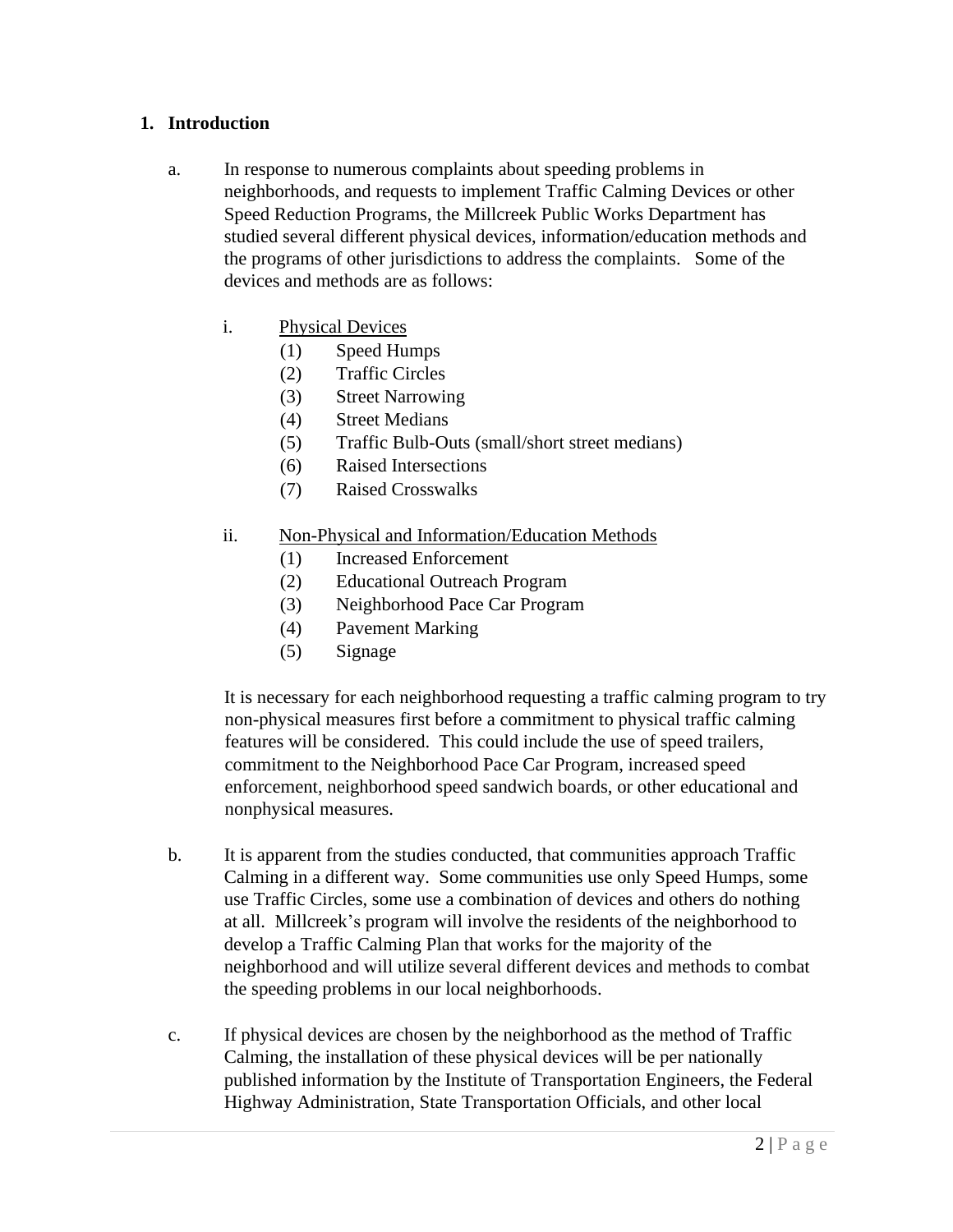Transportation Officials. In keeping with the general recommendation of the Manual on Uniform Traffic Control Devices (MUTCD) published by the Federal Highway Administration, uniformity aids in the recognition and understanding of traffic control devices. Strict adherence to the standards and guidelines outlined in this program and the MUTCD will help ensure that the physical devices installed will be equally recognizable and require the same action on the part of the traveling public regardless of where in the City it is encountered.

- d. The use of Stop Signs and multi-way Stop Signs will not be used as a means for controlling speed. The MUTCD and the Traffic Engineers Handbook have established specific warrants for installation of Stop Signs, and multi-way Stop Signs. These warrants were developed to assist in determining whether or not Stop Signs could help assign right-of-way at higher volume intersections, reduce an accident problem, or fill in as an interim measure until traffic signals could be installed (in the case of a multi-way Stop Sign installation). Considerations outside established warrants are restricted intersection sight distances, and school crossings. Many national studies have shown that Stop Signs are not an effective technique for controlling speeds and should not be used to reduce traffic volumes, or simply to satisfy citizen demands. It should be remembered that stop signs constitute one of the most significant means of separating and controlling traffic movements and their use should be carefully considered.
- e. Given that there is a limited amount of money budgeted and limited City staff time allocated for the implementation of the Traffic Calming Program, the Program will establish a process for determining where and when Traffic Calming devices will be constructed. All Neighborhood Traffic Calming Plans which included physical devices will receive final approval through the City budget process before implementation.
- f. For the purposes of the Traffic Calming Program, an "affected neighborhood" shall be defined as all properties located within one thousand (1000) feet of any Traffic Calming Device as well as other streets that may be impacted.

#### **2. Qualifications for Traffic Calming Plan Development**

- <span id="page-3-0"></span>a. To be eligible for the development of a physical Traffic Calming Plan, the road or street segment must meet the following qualifications:
	- i. It must be classified as a Local Road or Street as defined in the Development Code or City Transportation master Plan. Collector Roads may be eligible but are limited to raised crosswalks, raised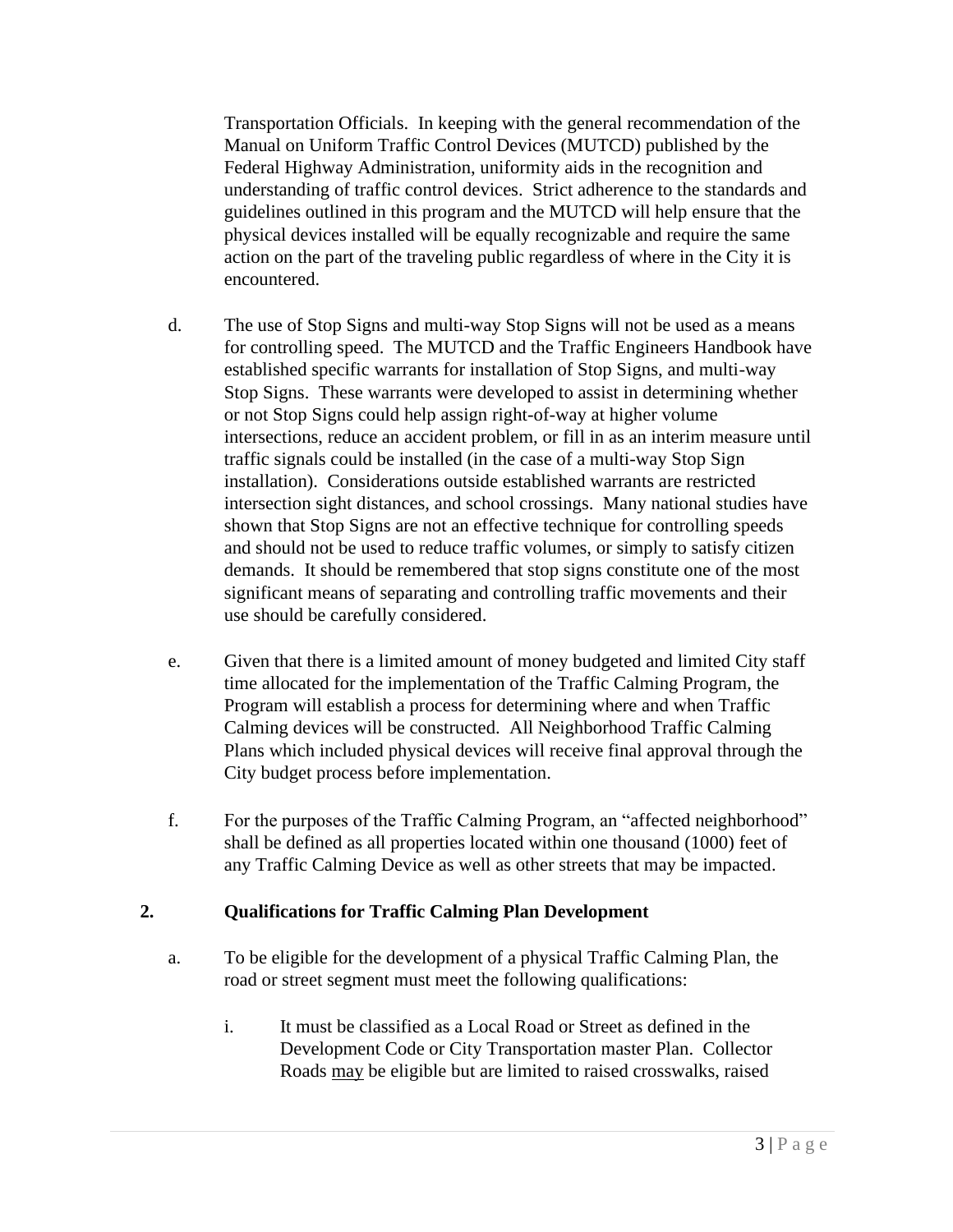intersections, and medians for physical devises. Freeway Frontage Roads and Arterial Road are not eligible.

- ii. It may not have more than two travel lanes one each direction.
- iii. Traffic volumes must be between 400 and 2000 vehicles per day.
- iv. The total number of units in the neighborhood or subdivision must be at least 50% occupied.
- v. A Traffic Speed Study must show that speeding is a problem based on the standard of an 85<sup>th</sup> percentile speed of at least 7 mph over the posted speed for minor local roads and streets (road widths of less than 30 feet), and 11 mph over the posted speed limit for major local roads and streets (road widths of 30 feet or more). (A waiver of the Traffic Speed Study may be granted by the Millcreek City Council if 90% of the residents in the "affected neighborhood" as defined in Section 1(f) request, via petition, that a Traffic Calming Plan be developed. Such a waiver would receive the lowest priority for funding.)
- vi. It must meet the design criteria for the construction of the Traffic Calming Device.
- b. Road or Street segments that do not meet these qualifications cannot be considered for the development of a physical Traffic Calming Plan. The Engineering Division and the Unified Police Department will assist with educational and enforcement methods of reducing speed to the best of their ability.
- c. The Millcreek Public Works Engineering Division will perform an accident study to look at any speed related crashes, crash patterns, and severity of crashes within five hundred (500) feet and the last five (5) years of the speed study area. If there are "fatal" or a number of "serious" injuries related to high speeds, then action will be taken.

#### **3. Application Process**

<span id="page-4-0"></span>a. The Millcreek Public Works Engineering Division will collect existing Traffic Data on City Roads and Streets when 1) requested in writing by the Community Council representing the area; 2) requested in writing via petition by at least 67% of an "affected neighborhood" (defined in Section 1(f)) of any City Road or Street Segment as defined in the City Road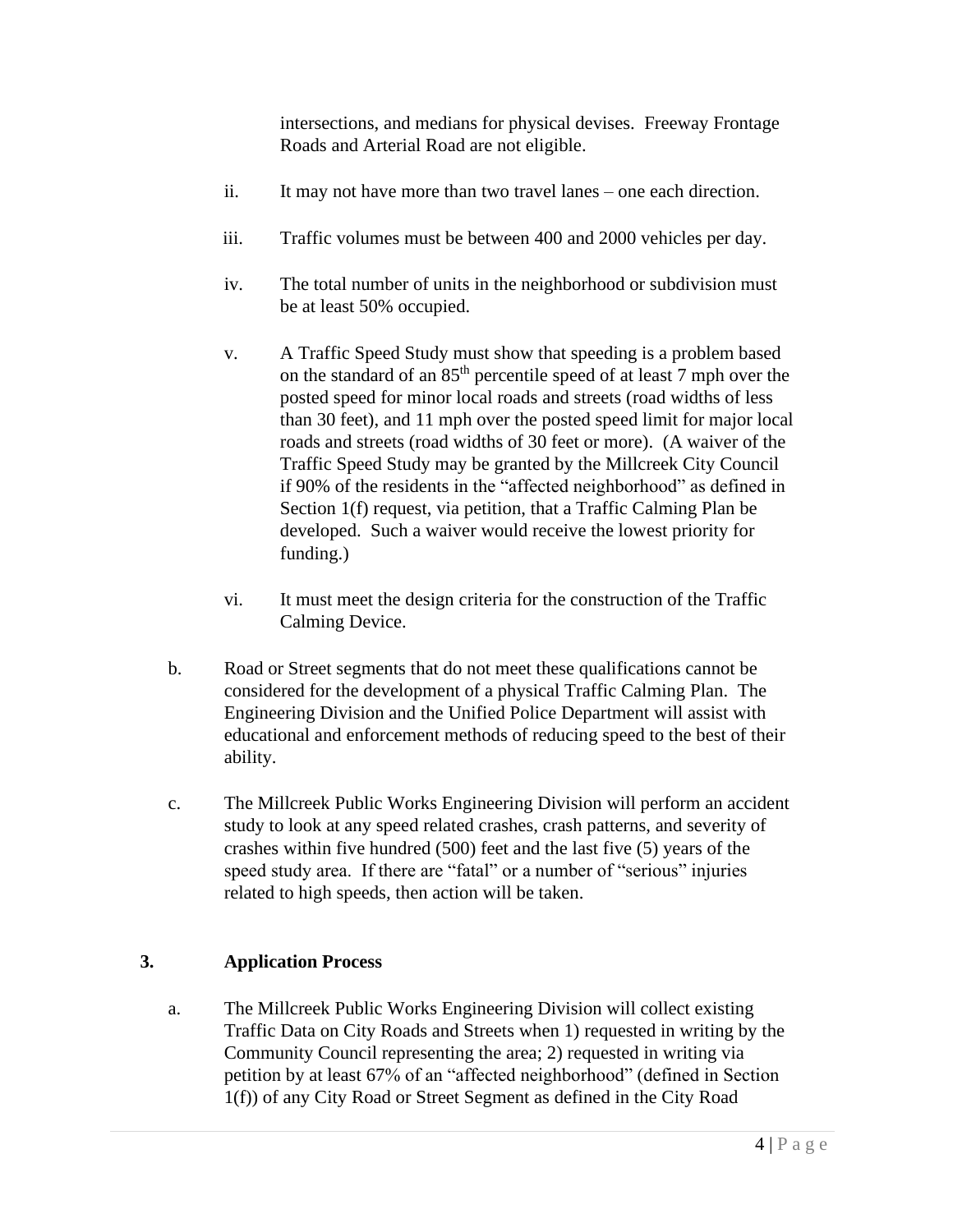Inventory); 3) requested by the Millcreek City Council, the Public Works Director, or the Unified Police Department. The written request should identify a contact person, their address, email and phone number.

- b. Upon receipt of a qualifying written request to develop a Traffic Calming Plan, the Millcreek Public Works Engineering Division will conduct a Traffic Study of the Road or Street Segment(s) to determine if the Road or Street segment meets the qualifications for physical Traffic Calming devices. Written notice of the results of the Traffic Study will be forwarded to the contact person. If the project meets the qualification criteria, a presentation will be made by the Public Works Engineering Division to the Community Council representing the area. Additional neighborhood meetings may be held if required.
- c. The Community Council will review the non-physical and physical Traffic Calming options available, and an initial phased Plan, including nonphysical and physical elements will be formulated. The implementation of the non-physical elements may require the Community Council to assist the Unified Police Department and the Public Works Engineering Division with its implementation. After a 6-month period of evaluation of the nonphysical measures, another speed survey will be conducted of the "affected neighborhood." If the speed criteria noted in Section  $2(a)(v)$  is still being exceeded, the Public Works Engineering Division will prepare preliminary drawings of the physical Traffic Calming measures previously developed by the neighborhood committee including proposed devices, locations, and preliminary detail drawings of the devices. The Plan will then be reviewed and/or revised by the Community Council until a consensus on the Plan is reached.
- d. The Public Works Engineering Division will solicit comments on the Plan from the Unified Police Department and Unified Fire Authority.
- e. Each property within the "affected neighborhood" will receive written notice of a meeting to discuss the Traffic Calming Plan developed. The Plan will then be presented to the "affected neighborhood" at the Community Council for comment. Revisions to the Plan can be made based on comments received at the Community Council. The revisions recommended by the Community Council, if any, may be included in the Final Traffic Calming Plan.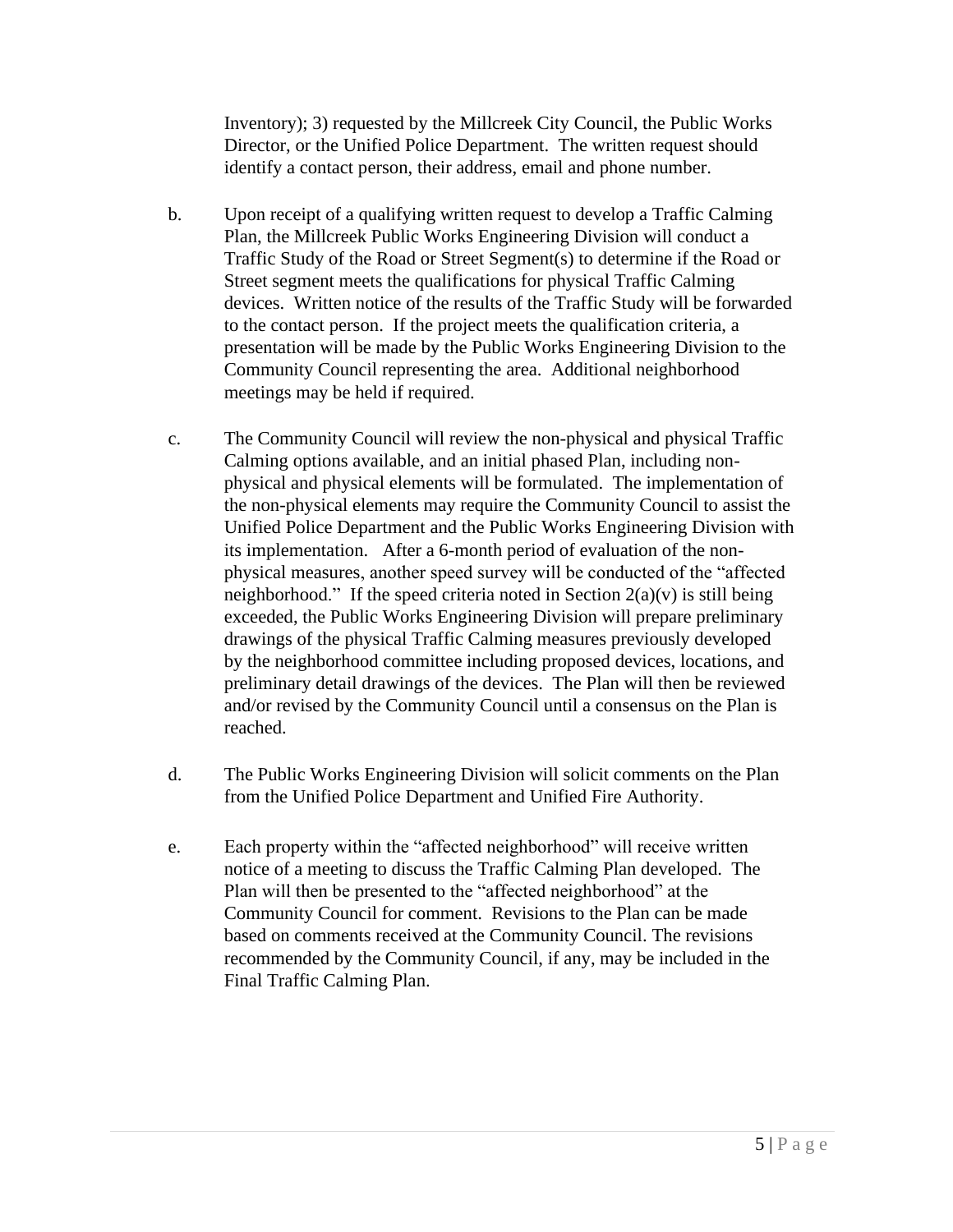#### <span id="page-6-0"></span>**4. Traffic Calming Plan Ranking**

a. Given that there is a limited amount of money budgeted and City staff time allocated to the implementation of the Traffic Calming Program, Road and Street segments that qualify for Traffic Calming Plan Development are scored based on Traffic Calming Plans for the Scoring Chart shown below and given a ranking for prioritizing the project. Road and Street segments that have the highest ranking will be developed first. The ranking also establishes a priority for funding Plans which receive approval of the "affected neighborhood."

| Criteria                | <b>Points</b> | <b>Basis for Point Assignment</b>                                                                                                                                                                                     |  |  |
|-------------------------|---------------|-----------------------------------------------------------------------------------------------------------------------------------------------------------------------------------------------------------------------|--|--|
| Speed                   | $0$ to $40$   | Five $(5)$ points given for each mph over the $85th$<br>percentile plus 6 mph for minor local roads, and 11<br>mph for major local roads                                                                              |  |  |
| Volume                  | 0 to 20       | One (1) point assigned for every 40 vehicles over 400<br>for Traffic Volumes between 400 and 1,400 ADT; for<br>volumes over 1,400 ADT, 30 points assigned                                                             |  |  |
| <b>Sidewalks</b>        | $0$ to $10$   | Zero (0) points assigned if sidewalks on both sides of<br>the road segment; Five (5) points assigned for<br>sidewalk on one side of the road segment; Ten (10)<br>points assigned for no sidewalks along road segment |  |  |
| Crash<br><b>History</b> | $0$ to 30     | Five (5) points given per speed related accident within<br>500 feet of the speed study area and within the past 5<br>years                                                                                            |  |  |

#### **Scoring Chart**

#### <span id="page-6-1"></span>**5. Traffic Calming Project Selection**

a. Proposed Traffic Calming Projects which receive a 67% or greater approval from the "affected neighborhood" are presented to the Millcreek City Council (Council) during one of their regularly scheduled meetings as an Agenda item for their consideration. The proposed Plan is presented to the Council along with the scored ranking, an estimated cost for construction, and comments received on the proposed project by the Unified Police Department and the Unified Fire Authority. The Council will consider the information presented and make the Final Project Selection.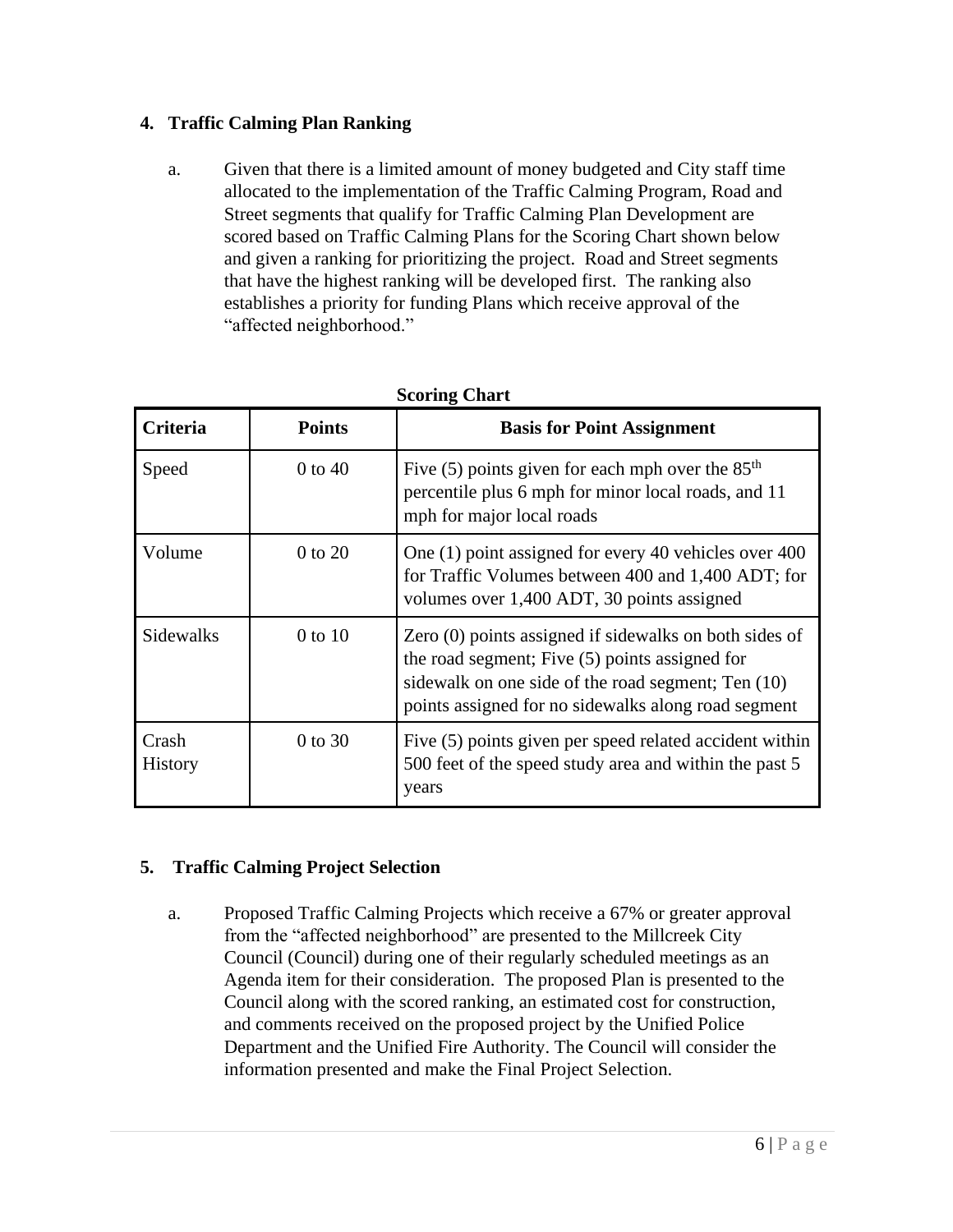- b. Neighborhoods which are approved for a traffic calming program based the Community Council's recommendation and the Council's approval shall first have the installation of a temporary test measure of the proposed features for a period of one month. During the testing period, informational signage notifying motorists of the effort to develop a calming plan for the subject streets will remain in place to encourage street users to provide comments on the measures being tested. The intent of the test period is to allow the neighborhood to experience the traffic calming measures and their effectiveness prior to their permanent installation. Before and after speed studies will be conducted and shared with the neighborhood at a follow-up meeting. The "affected neighborhood" must again have a 67% or greater approval from the "affected neighborhood" prior to proceeding to the installation of permanent traffic calming features.
- c. Proposed Traffic Calming Projects which meet the qualifications and have at least 67% approval of the "affected neighborhood" but are not selected because of budget constraints, may 1) request that the City place the project on the list for consideration for the next budget cycle; 2) pay the cost to construct the Traffic Calming Plan. The "cost" to construct the Project will include a 10% contingency.
- d. If the "affected neighborhood" chooses the option to pay the cost to construct the Traffic Calming Plan, the City must receive a 50% deposit of the estimated construction cost prior to beginning the Construction Plans and Specifications. Once the Project is designed and ready for advertisement, the Final Plan will need to be reviewed and approved by the Community Council, and the balance of the cost of the Project will need to be deposited with the City.
- e. Any money left over at the conclusion of the Project will be returned to the payees on a prorated basis.
- f. The "affected neighborhood" must determine how to collect the money needed to construct the Project. Special Service Districts will not be considered.

#### <span id="page-7-0"></span>**6. Project Evaluation**

a. Six months  $($  depending on weather conditions) after construction is complete, the Engineering Division will evaluate the effects of the project with a follow-up Traffic Study, and an evaluation of any complaints, and/or compliments received. If any unacceptable or un-mitigatable impacts are identified, corrective measures will be reviewed with the Community Council and recommended to the Millcreek City Council.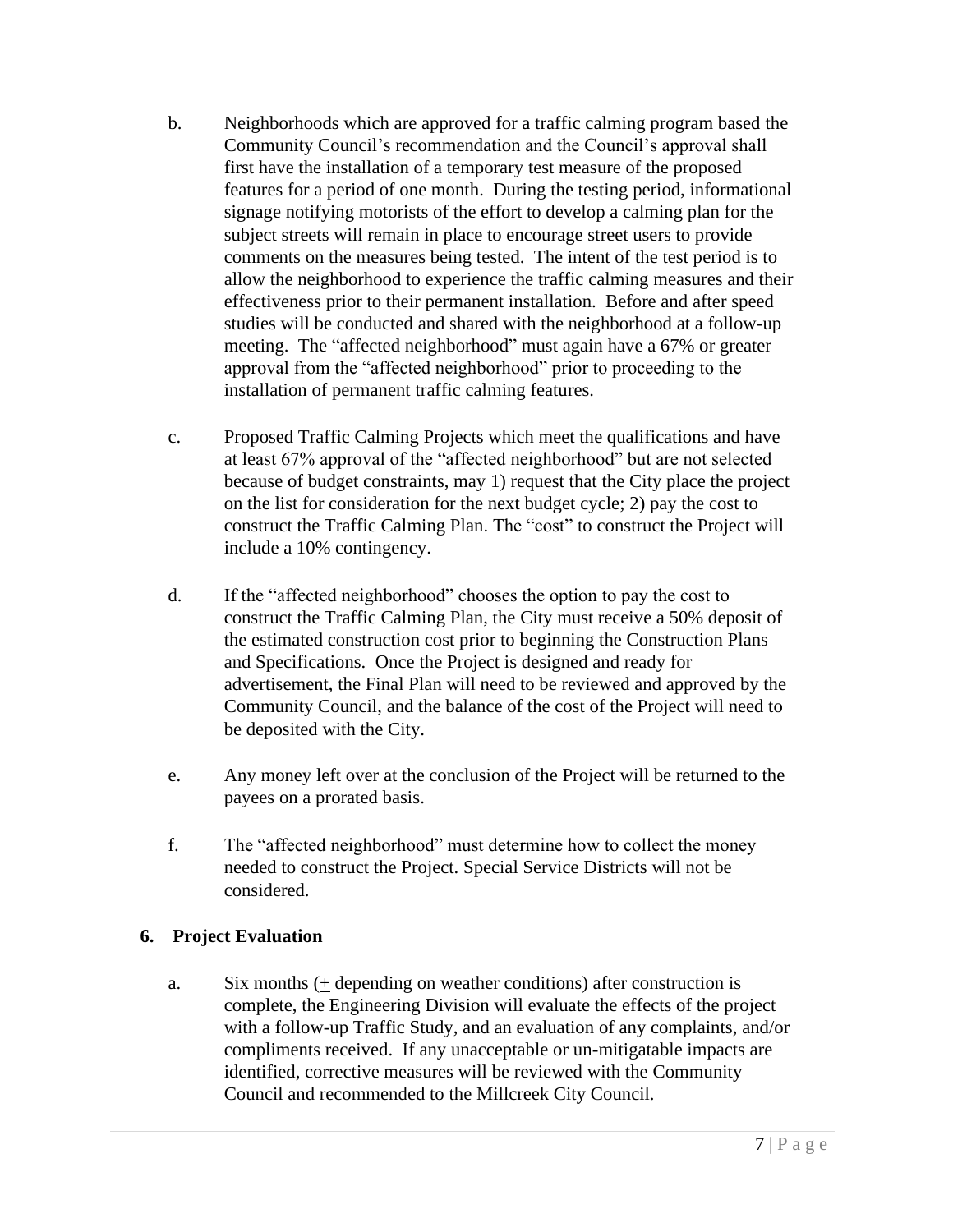<span id="page-8-0"></span>b. The Traffic Calming Devices can be recommended for removal if 1) the City Engineer determines that they are ineffective or unsafe, or if they have created a negative impact that cannot be corrected; 2) the "affected neighborhood" presents a petition to the City with 67% of the property owners requesting the device removal. The final decision to remove the Traffic Calming Devices will be by the Millcreek City Council.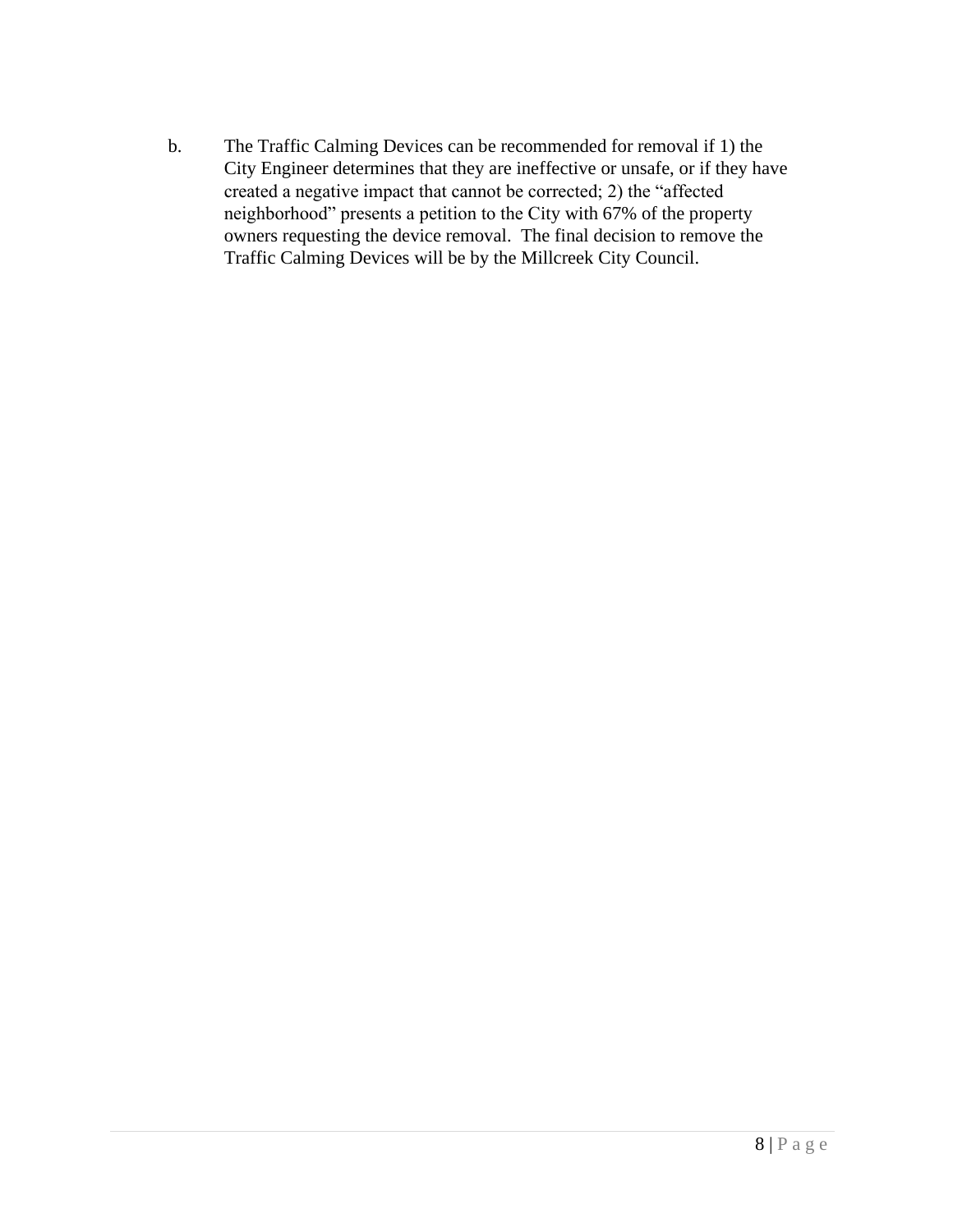#### **Appendix A - Petition Cover Letter**

City of Millcreek DEPARTMENT OF PUBLIC WORKS DIVISION OF ENGINEERING 3330 South 1300 East Millcreek, UTAH 84106

#### PETITION FOR TRAFFIC CALMING PLAN DEVELOPMENT

We the undersigned, all being Property Owners of the "affected neighborhood," do hereby petition for the development of a Traffic Calming Plan for our "affected neighborhood."

Each of us does hereby pledge that we read and fully understand all information concerning the Traffic Calming Program, and each Owner as shown on the Tax Records has affirmatively signed this petition or their indication for disapproval is noted herein.

STATE OF UTAH ) : ss. City of Millcreek )

On the day of  $\frac{20}{1}$ , 20, Personally appeared before me, a Notary Public, the undersigned affiant, who says an oath that is one of the subscribing witness to the within instrument; that each of said witnesses saw the execution and delivery of the same by each grantor therein for the purpose set forth; and that each of said witnesses signed the same as purported.

**\_\_\_\_\_\_\_\_\_\_\_\_\_\_\_\_\_\_\_\_\_\_\_\_\_\_\_\_\_\_\_\_\_\_\_\_\_\_\_\_\_\_\_\_\_\_\_\_\_\_\_\_\_\_\_\_\_\_\_\_\_\_\_\_\_\_\_\_\_\_\_\_\_\_\_\_\_\_**

Sworn to and Subscribed before me this  $\rule{1em}{0.15mm} \dots$  day of  $\rule{1em}{0.15mm}$  , 20\_

**\_\_\_\_\_\_\_\_\_\_\_\_\_\_\_\_\_\_\_\_\_\_\_\_\_\_\_\_\_\_\_** 

Subscribing Witness

Notary Public

Residing at:  $\Box$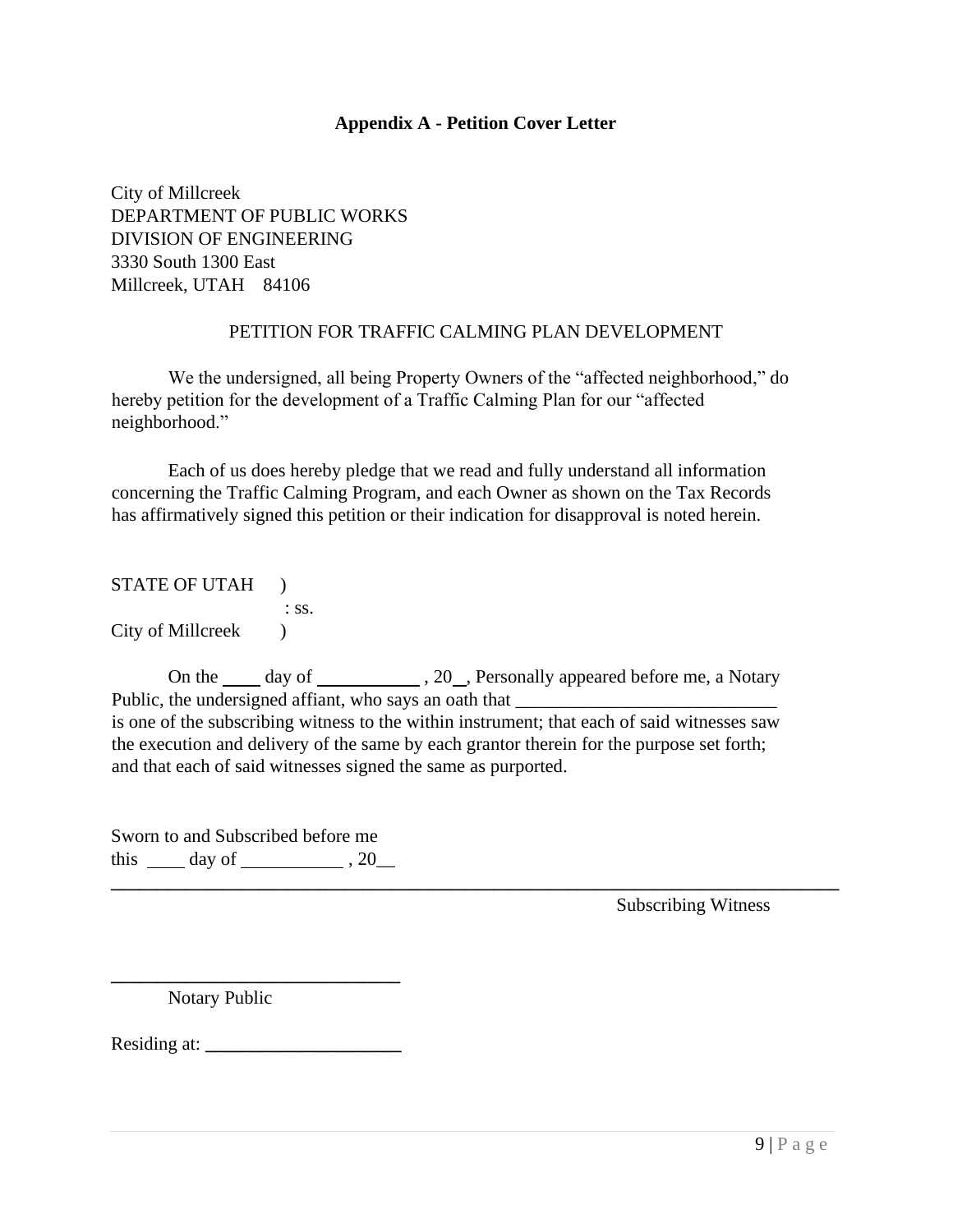#### <span id="page-10-0"></span>**Appendix B - Petition Form**

#### Millcreek City TRAFFIC CALMING PROGRAM: Page 1 of \_\_\_ Subdivision:

The objective of the Millcreek City Traffic Calming Program is to provide property owners a process to develop a Traffic Calming Plan on City maintained neighborhood roads, where engineering studies indicate that their use would meet the desired results of reducing neighborhood speeds and their installation is favored by at least 67% of the property owners in the "affected neighborhood." An "affected neighborhood" is defined as all properties located within one thousand (1000) feet of any Traffic Calming Device.

In order to begin the process of developing a Traffic Calming Plan, a petition must be submitted to the Office of the City Engineer. All of the property owners in the Subdivisions "affected neighborhood" should be contacted and given an opportunity to sign the petition, indicating their "yes" or "no" concerning the development of a Traffic Calming Plan.

All owners must sign individually. This includes owners of undeveloped lots; renting tenants are not an acceptable substitute for the legal owner of the property. No signature will be withdrawn from the petition after it is filed with the Engineering Division. The purpose of the witness' signature is to verify the signatures of the property owners, if in question. The percentages will be calculated, based on individual lots where owners sign in the affirmative, divided by the total lots contained in the "affected neighborhood." At least 51% of the property owners must vote in favor of developing the Traffic Calming Program.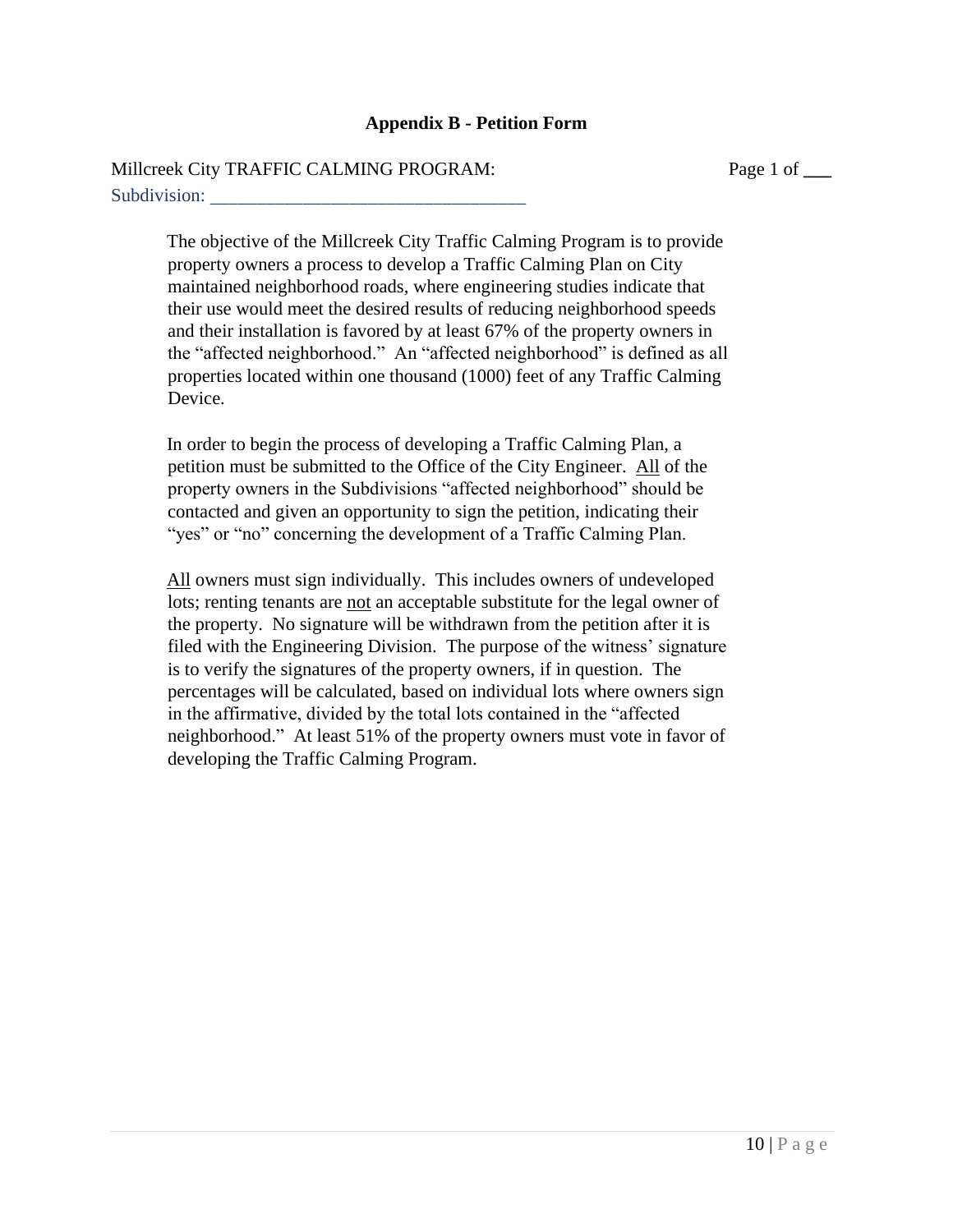Page  $\_\$  of  $\_$ 

The hereinafter signers of this petition have been informed of the Traffic Calming Program and indicate their "yes" or "no" to the petition: (Signature must appear as on the Tax Rolls)

| Property Owner      | Signature | Yes | ${\rm No}$ | Witness | Lot # |
|---------------------|-----------|-----|------------|---------|-------|
| (First & Last Name) |           |     |            |         |       |
|                     |           |     |            |         |       |
|                     |           |     |            |         |       |
|                     |           |     |            |         |       |
|                     |           |     |            |         |       |
|                     |           |     |            |         |       |
|                     |           |     |            |         |       |
|                     |           |     |            |         |       |
|                     |           |     |            |         |       |
|                     |           |     |            |         |       |
|                     |           |     |            |         |       |
|                     |           |     |            |         |       |
|                     |           |     |            |         |       |
|                     |           |     |            |         |       |
|                     |           |     |            |         |       |
|                     |           |     |            |         |       |
|                     |           |     |            |         |       |
|                     |           |     |            |         |       |
|                     |           |     |            |         |       |
|                     |           |     |            |         |       |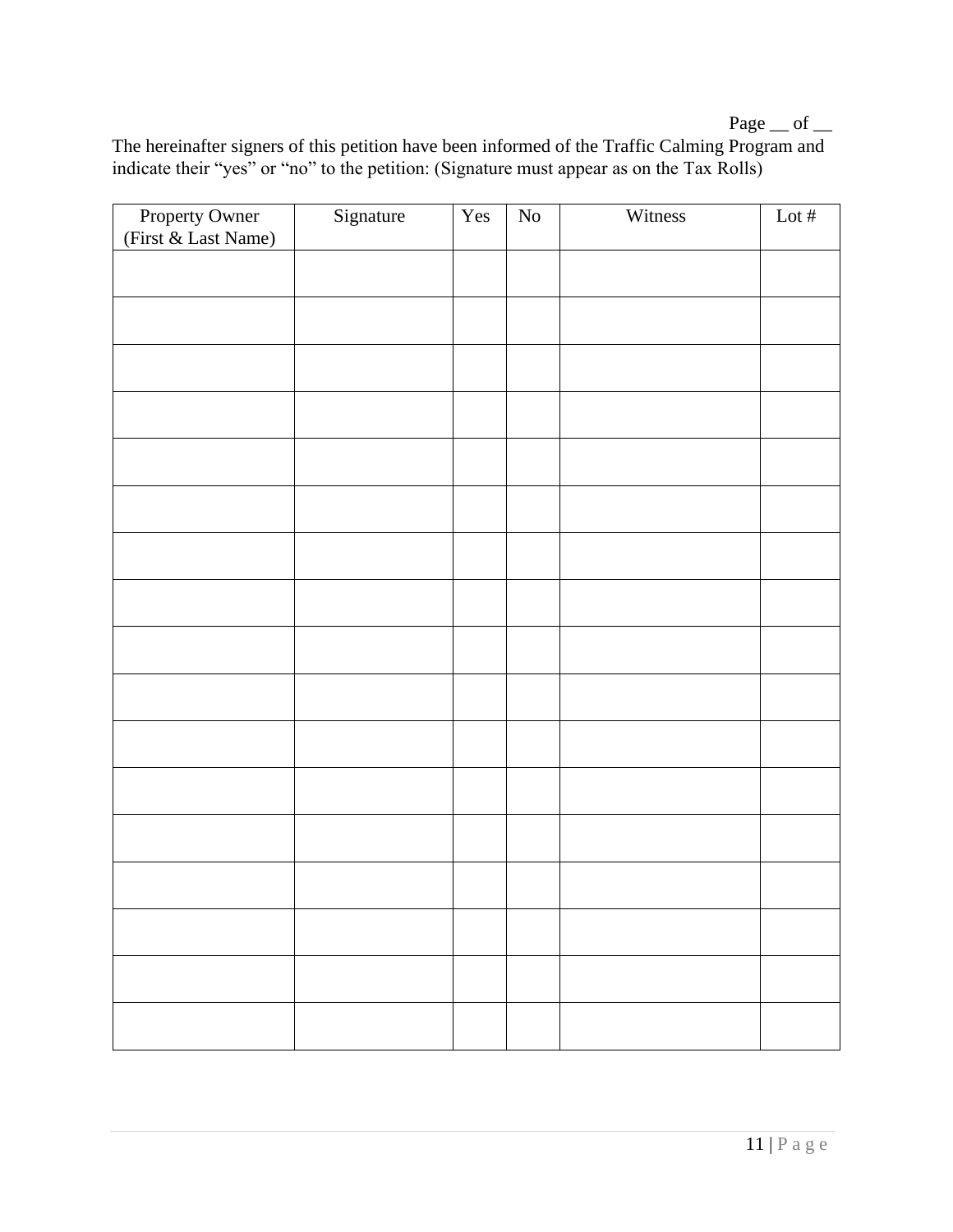

#### **Appendix C – Program Flow Chart**